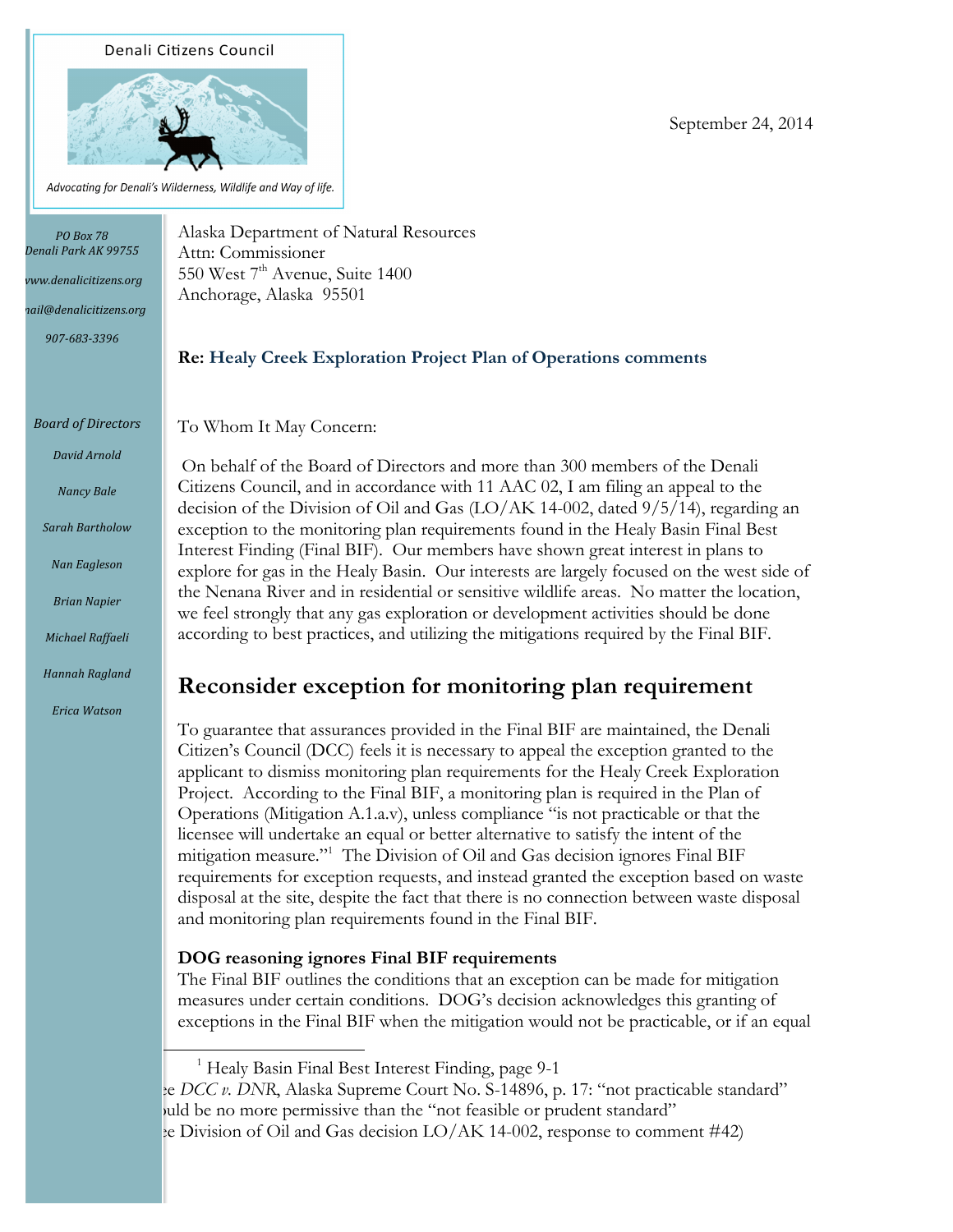or better alternative exists that could meet the intent of the mitigation. In the Final BIF, "practicable means feasible in light of overall project purposes after considering cost, existing technology, and logistics of compliance with the mitigation measures." The Alaska Supreme Court reviewed the term practicable as it related to an exception (and compared to the older term "feasible and prudent"), and found that "the new standard is no less stringent than the old $"^2$ 

Rather than basing their decision on exception guidelines found in the Final BIF, DOG points to design and monitoring requirements for drilling waste disposal facilities (18 AAC  $60.430(a)(1)(C)$  and (D)). DOG goes on to state "Since Usibelli is not proposing to discharge waste into a waste storage cell at the well site location the Division will not require Usibelli to develop a monitoring plan for the Healy Creek Prospect."3

The Final BIF requirement for a monitoring plan was never linked to waste disposal. In fact, temporary storage of waste was permitted for up to six moths (Mitigation Measure A.5.b). Even with temporary storage of drilling waste allowed on-site, the Final BIF mitigations still required a monitoring plan (Mitigation Measure A.1.a.v), "tailored to the specific situation and potential impacts of proposed activities." Yet in this decision DOG appears to be suggesting that an exemption to the requirement for a monitoring plan in the Plan of Operations can be granted simply by the fact that solid waste will not be disposed of at the site. This does not comply with the Final BIF exception guidelines, and pursuant Supreme Court decision.

## **Information required from applicant to meet Final BIF requirements**

Rather than explaining why a monitoring plan was not practicable, or that a better alternative existed, the applicant stated that it was not necessary.<sup>4</sup> According to the decision, "The Division will treat this response as a request for an exception to Mitigation Measure A.1v requiring a monitoring plan." DOG then granted this exception citing waste disposal.

If an exception were to be considered, the Final BIF requires that "Requests and justifications for exceptions must be included in the plan of operations." This was not done according to the standard outlined in the BIF. Rather than linking monitoring plan requirements to waste disposal, DOG should have required a meaningful justification of whether a monitoring plan was not practicable, or identify another reasonable alternative. This justification was not provided, and there is no indication in the Plan of Operations that a monitoring plan would not be practicable for the applicant, or that other alternatives exist.

#### **Limited monitoring could be in place by 2013 commencement of activities**

 

We encourage DOG to reconsider the decision noticed on September 5, 2014 that would allow an exception to Final BIF requirements for a monitoring plan. Because of the scope of the project, we agree that this monitoring plan may be more limited in scope than if

<sup>&</sup>lt;sup>2</sup> See *DCC v. DNR*, Alaska Supreme Court No. S-14896, p. 17: "not practicable standard" should be no more permissive than the "not feasible or prudent standard"

 $3$  See Division of Oil and Gas decision LO/AK 14-002, response to comment #42)

<sup>&</sup>lt;sup>4</sup> Additional reasoning was provided as to why the applicant felt the monitoring plan was unnecessary (i.e. limited nature, shallow depth of the well, previously disturbed site, etc.), but no exception was requested, and no justification according to the Final BIF requirements.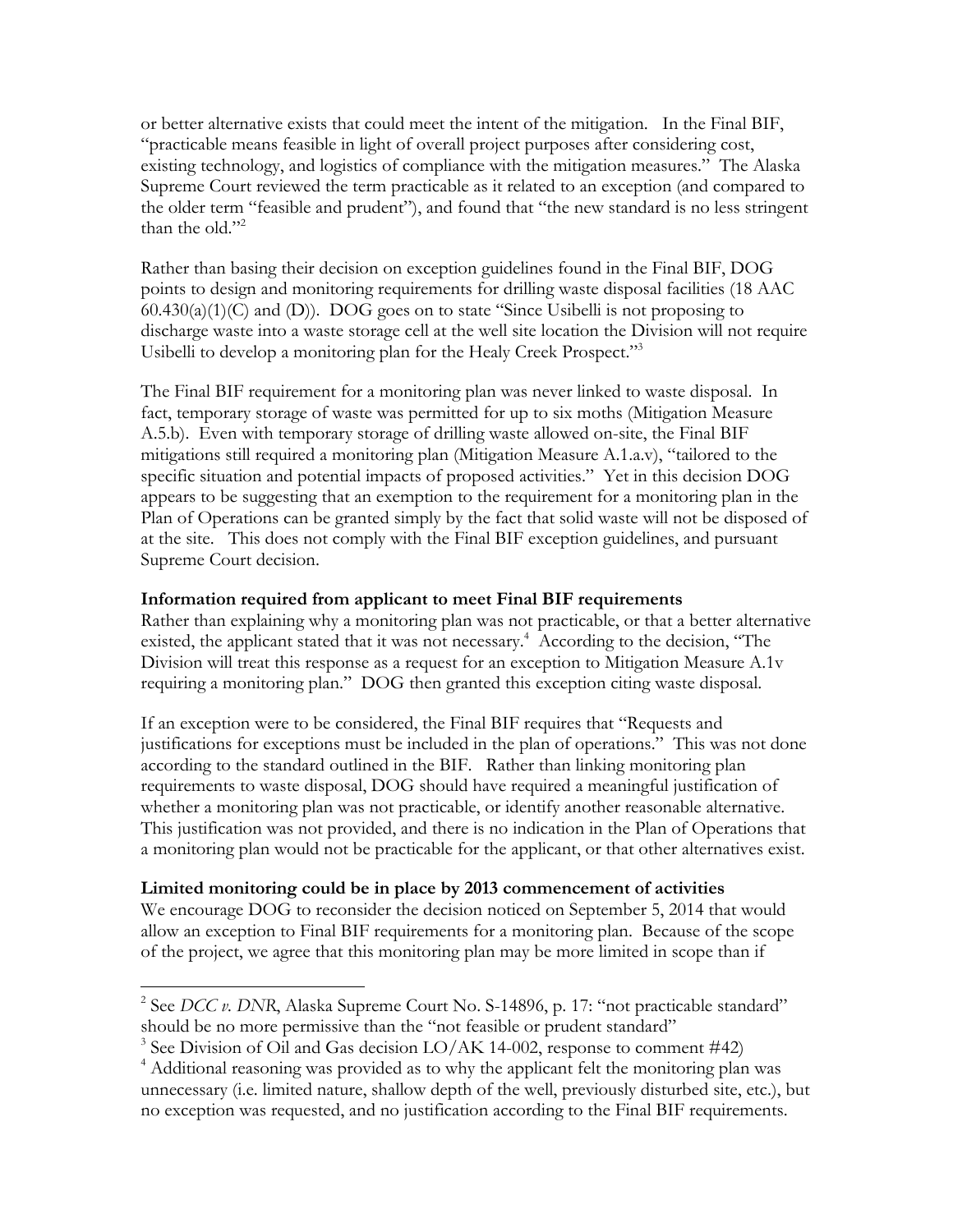exploration activities were to continue or increase, but we do not agree that eliminating the requirement for it complies with the intent of mitigation measure requirements in the Final BIF.

We do not see this as a burden to the applicant, as Usibelli Coal Mine, Inc. is already engaged in various monitoring programs throughout the area, and has staff onsite to conduct monitoring for coal mining operations. Rather than allowing the exception, DOG should require a plan for monitoring that includes, at a minimum:

- Surface water quantity and quality reporting, including quantity of water used for exploration activities.
- Groundwater monitoring.
- Baseline acoustical data and noise monitoring.

For DOG to consider an exception, a more thorough justification from the applicant regarding why such an exception is necessary (i.e. why a monitoring plan would not be practicable, or another alternative is in place) should be required.

Please understand that we are not appealing for increased protections here, and instead are simply asking that the monitoring requirements, as outlined in the Final BIF, be met. We are particularly interested in ensuring that baseline information is obtained, and that monitoring continues through the duration of exploration activities and future phases to ensure awareness of any potential impacts of gas exploration activities over the course of this phased undertaking.

We understand that exploration activities have likely commenced, and do not wish to slow activities this fall, but ask that the state require a plan for monitoring according to Final BIF requirements before activities commence next year. This plan should be noticed publicly, using the same procedures as Plan of Operations are noticed under, as it should have been a part of the Plan of Operations initially.

# **Provide Additional Information**

There are several other areas that we feel are inadequately covered in this decision, and hope to receive more clarification. While these points may not require changes to the Plan, we feel that they should be clarified.

# **Future wells should comply with public process requirements**

We requested information regarding how many exploratory wells would be authorized by this Plan of Operations, and at how many different locations. It is explained in the revision to this Plan of Operations: "Additional information outlining the proposed operations for 2015 wells will need to be submitted to the Division for review and approval prior to commencing operations." It is unclear whether this review and approval process will be publicly noticed. Because only one exploratory well (and waste disposal, water usage, etc.) is considered in this decision, we would like to confirm with DOG that public notice and additional information will be provided for any future wells.